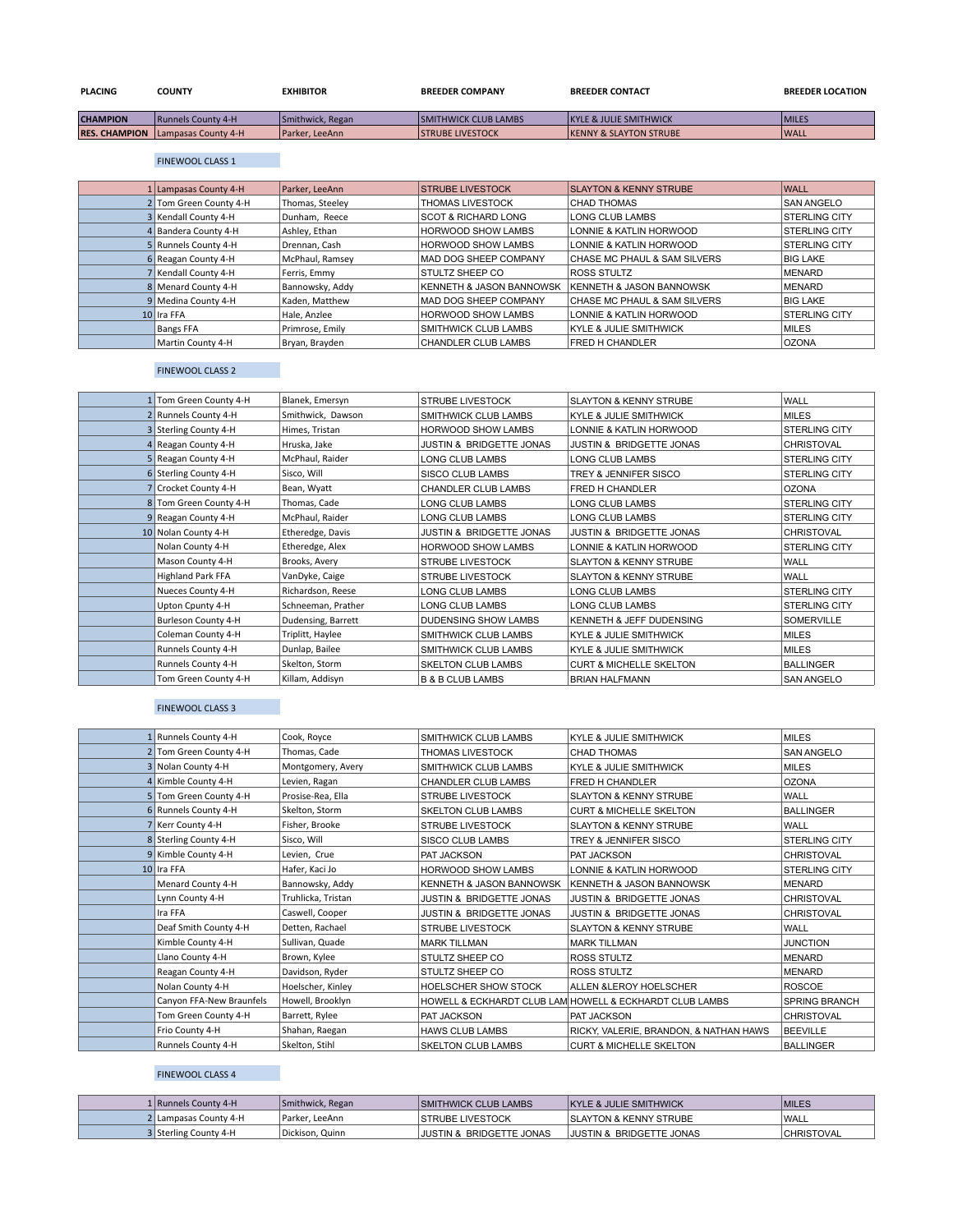| 4 Sterling County 4-H   | Dickison, Rett     | <b>JUSTIN &amp; BRIDGETTE JONAS</b> | <b>JUSTIN &amp; BRIDGETTE JONAS</b> | <b>CHRISTOVAL</b>     |
|-------------------------|--------------------|-------------------------------------|-------------------------------------|-----------------------|
| 5 Deaf Smith County 4-H | Grotegut, Johan    | <b>STRUBE LIVESTOCK</b>             | <b>SLAYTON &amp; KENNY STRUBE</b>   | WALL                  |
| 6 Nolan County 4-H      | Hoelscher, Kinley  | HOELSCHER SHOW STOCK                | ALLEN & LEROY HOELSCHER             | <b>ROSCOE</b>         |
| 7 Llano County 4-H      | Osbourn, Emma      | <b>STRUBE LIVESTOCK</b>             | <b>SLAYTON &amp; KENNY STRUBE</b>   | WALL                  |
| 8 Runnels County 4-H    | Flanagan, Ben      | <b>STRUBE LIVESTOCK</b>             | <b>SLAYTON &amp; KENNY STRUBE</b>   | WALL                  |
| 9 Llano County 4-H      | Phillips, Gentri   | LONG CLUB LAMBS                     | LONG CLUB LAMBS                     | <b>STERLING CITY</b>  |
| 10 Corvell County 4-H   | Ament, Hayden      | LAZY K LIVESTOCK                    | KADE & JESSICA BURROW               | <b>FREDERICKSBURG</b> |
| Tom Green County 4-H    | Hooten, Kolten     | <b>JUSTIN &amp; BRIDGETTE JONAS</b> | <b>JUSTIN &amp; BRIDGETTE JONAS</b> | <b>CHRISTOVAL</b>     |
| Bee County 4-H          | Rodriguez, Hailey  | <b>JUSTIN &amp; BRIDGETTE JONAS</b> | <b>JUSTIN &amp; BRIDGETTE JONAS</b> | <b>CHRISTOVAL</b>     |
| Ira FFA                 | Hafer, Kaci Jo     | JUSTIN & BRIDGETTE JONAS            | <b>JUSTIN &amp; BRIDGETTE JONAS</b> | <b>CHRISTOVAL</b>     |
| Hale County 4-H         | Holtman, Hadley    | <b>STRUBE LIVESTOCK</b>             | <b>SLAYTON &amp; KENNY STRUBE</b>   | WALL                  |
| Taylor County 4-H       | Morris, RyAnne     | <b>MARK TILLMAN</b>                 | <b>MARK TILLMAN</b>                 | <b>JUNCTION</b>       |
| Nolan County 4-H        | Hoelscher, Braxton | HOELSCHER SHOW STOCK                | ALLEN & LEROY HOELSCHER             | <b>ROSCOE</b>         |
| Ropes FFA               | Gillit, Kamryn     | HOELSCHER SHOW STOCK                | ALLEN & LEROY HOELSCHER             | <b>ROSCOE</b>         |
| <b>Bangs FFA</b>        | Primrose, Emily    | SMITHWICK CLUB LAMBS                | <b>KYLE &amp; JULIE SMITHWICK</b>   | <b>MILES</b>          |
| Gillespie County 4-H    | Roeder, Brodie     | LAZY K LIVESTOCK                    | KADE & JESSICA BURROW               | <b>FREDERICKSBURG</b> |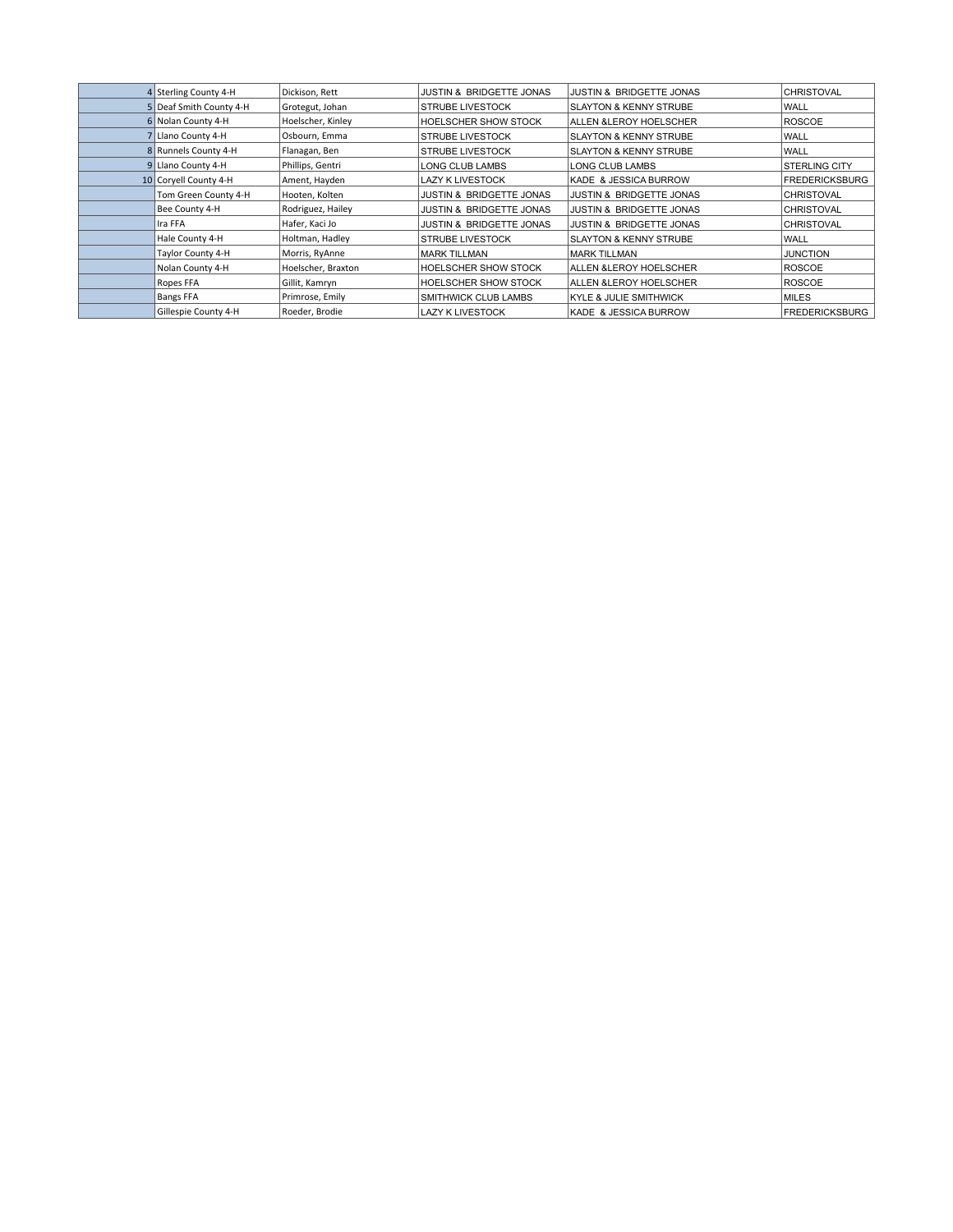| <b>PLACING</b>       | <b>COUNTY</b>     | <b>EXHIBITOR</b> | <b>BREEDER COMPANY</b>   | <b>BREEDER CONTACT</b>            | <b>BREEDER LOCATION</b> |
|----------------------|-------------------|------------------|--------------------------|-----------------------------------|-------------------------|
| <b>CHAMPION</b>      | Mason County 4-H  | Martin, Dakota   | <b>STULTZ SHEEP CO.</b>  | <b>ROSS STULTZ</b>                | <b>MENARD</b>           |
| <b>RES. CHAMPION</b> | Dallam County 4-H | Lathem. Emma     | <b>ISTRUBE LIVESTOCK</b> | <b>SLAYTON &amp; KENNY STRUBE</b> | <b>WALL</b>             |

### FINEWOOL CROSS CLASS 1

| 1 Sutton County 4-H     | Moore, Grace       | <b>SMITHWICK CLUB LAMBS</b>         | <b>KYLE &amp; JULIE SMITHWICK</b>   | <b>MILES</b>         |                    | 1301 - 255 Gillespie Southdown   |  |
|-------------------------|--------------------|-------------------------------------|-------------------------------------|----------------------|--------------------|----------------------------------|--|
| 2 Lubbock County 4-H    | Hogg, Becton       | <b>JUSTIN &amp; BRIDGETTE JONAS</b> | <b>JUSTIN &amp; BRIDGETTE JONAS</b> | <b>CHRISTOVAL</b>    | 1481 - 0630 Ellis  | Medium Wool                      |  |
| 3 Tom Green County 4-H  | Prosise-Rea, Ella  | <b>STRUBE LIVESTOCK</b>             | <b>SLAYTON &amp; KENNY STRUBE</b>   | <b>WALL</b>          |                    | 1751 - 0960 Brewster   Fine Wool |  |
| 4 Schleicher County 4-H | Hutto, Mason       | <b>STRUBE LIVESTOCK</b>             | SLAYTON & KENNY STRUBE              | <b>WALL</b>          |                    | 1751 - 0960 Brewster   Fine Wool |  |
| 5 Bell County 4-H       | Singleton, Addison | <b>TWO BROKE EWES</b>               | SARAH LOVING & JILL GLADDEN         | ANSON                | 1735 - 0744 Irion  | Fine Wool                        |  |
| 6 Madison County 4-H    | Hurst, Hayden      | FLLEDGE SHEEP FARM                  | <b>KRIS EDE</b>                     | <b>UVALDE</b>        | )031 - 005( Kimble | Fine Wool                        |  |
| 7 Nolan County 4-H      | Etheredge, Davis   | <b>SMITHWICK CLUB LAMBS</b>         | <b>KYLE &amp; JULIE SMITHWICK</b>   | <b>MILES</b>         | 881 - 295 Comal    | Southdown                        |  |
| 8 Runnels County 4-H    | Flanagan, Ben      | SMITHWICK CLUB LAMBS                | <b>KYLE &amp; JULIE SMITHWICK</b>   | <b>MILES</b>         | 1301 - 2550 Comal  | Fine Wool                        |  |
| 9 Runnels County 4-H    | Gibbs, Trevor      | <b>STRUBE LIVESTOCK</b>             | <b>SLAYTON &amp; KENNY STRUBE</b>   | <b>WALL</b>          | 1751 - 0960 Irion  | Fine Wool                        |  |
| 10 Val Verde County 4-H | Qualia, Paige      | JUSTIN & BRIDGETTE JONAS            | JUSTIN & BRIDGETTE JONAS            | <b>CHRISTOVAL</b>    | 1481 - 063 Bandera | Fine Wool                        |  |
| Montgomery County 4-H   | Camp, Karsyn       | <b>HORWOOD SHOW LAMBS</b>           | LONNIE & KATLIN HORWOOD             | <b>STERLING CITY</b> | 1431 - 0480 Menard | Fine Wool                        |  |
| Lynn County 4-H         | Howell, Hayden     | JUSTIN & BRIDGETTE JONAS            | JUSTIN & BRIDGETTE JONAS            | <b>CHRISTOVAL</b>    | 1481 - 0630 Zavala | Fine Wool                        |  |
| Andrews County 4-H      | Strube, Sarah      | <b>STULTZ SHEEP CO</b>              | ROSS STULTZ                         | MENARD               |                    | 755 - 1834 Brewster   Fine Wool  |  |
| <b>Bangs FFA</b>        | Primrose, Emily    | SMITHWICK CLUB LAMBS                | <b>KYLE &amp; JULIE SMITHWICK</b>   | MILES                | 1301 - 2550 Comal  | Southdown                        |  |
| Parker County 4-H       | Lewis, Heith       | <b>HYDE CLUB LAMBS</b>              | <b>BRADY HYDE</b>                   | <b>ROCKSPRINGS</b>   |                    | 311 - 4375 Williamso Southdown   |  |

### FINEWOOL CROSS CLASS 2

| 1 Taylor County 4-H        | Vaughn, Dericka     | LONG CLUB LAMBS             | LONG CLUB LAMBS                   | <b>STERLING CITY</b> |
|----------------------------|---------------------|-----------------------------|-----------------------------------|----------------------|
| 2 Guadalupe County 4-H     | Sisak, Avery        | COOK CLUB LAMBS             | REX COOK & CODY COOK              | <b>BALLINGER</b>     |
| 3 Midland County 4-H       | Ivey, Samantha      | SMITHWICK CLUB LAMBS        | <b>KYLE &amp; JULIE SMITHWICK</b> | <b>MILES</b>         |
| 4 Val Verde County 4-H     | Qualia, Paige       | <b>HORWOOD SHOW LAMBS</b>   | LONNIE & KATLIN HORWOOD           | <b>STERLING CITY</b> |
| 5 Nolan County 4-H         | Hoelscher, Kinley   | <b>SMITHWICK CLUB LAMBS</b> | <b>KYLE &amp; JULIE SMITHWICK</b> | <b>MILES</b>         |
| 6 Canyon FFA-New Braunfels | Krippendorf, Landon | SMITHWICK CLUB LAMBS        | <b>KYLE &amp; JULIE SMITHWICK</b> | <b>MILES</b>         |
| Canvon FFA-New Braunfels   | Egbert, Tommy       | STULTZ SHEEP CO             | ROSS STULTZ                       | <b>MENARD</b>        |
| 8 Reagan County 4-H        | McPhaul, Raider     | JUSTIN & BRIDGETTE JONAS    | JUSTIN & BRIDGETTE JONAS          | CHRISTOVAL           |
| 9 Tom Green County 4-H     | Prosise-Rea. Ella   | <b>STRUBE LIVESTOCK</b>     | <b>SLAYTON &amp; KENNY STRUBE</b> | <b>WALL</b>          |
| 10 Martin County 4-H       | Collier, Cooper     | SMITH FAMILY SHOW LAMBS     | DONALD SMITH                      | COLORADO CITY        |
| Lampasas County 4-H        | Isom, Preston       | PAT JACKSON                 | PAT JACKSON                       | <b>CHRISTOVAL</b>    |
| Dimmitt FFA                | Kleman, Emma        | LONG CLUB LAMBS             | <b>LONG CLUB LAMBS</b>            | <b>STERLING CITY</b> |
| Kendall County 4-H         | Ferris, Emmy        | STULTZ SHEEP CO             | ROSS STULTZ                       | <b>MENARD</b>        |
| Kendall County 4-H         | Upham, Caitlyn      | <b>SMITHWICK CLUB LAMBS</b> | <b>KYLE &amp; JULIE SMITHWICK</b> | <b>MILES</b>         |
| Bandera County 4-H         | Ashley, Seth        | SMITHWICK CLUB LAMBS        | <b>KYLE &amp; JULIE SMITHWICK</b> | <b>MILES</b>         |

## FINEWOOL CROSS CLASS 3

| Medina FFA             | Newsom, Cydney     | SMITHWICK CLUB LAMBS                 | <b>KYLE &amp; JULIE SMITHWICK</b>                 | <b>MILES</b>         |
|------------------------|--------------------|--------------------------------------|---------------------------------------------------|----------------------|
| 2 Kendall County 4-H   | Dunham, Rodalyn    | SMITHWICK CLUB LAMBS                 | <b>KYLE &amp; JULIE SMITHWICK</b>                 | <b>MILES</b>         |
| Runnels County 4-H     | Cook, Royce        | COOK CLUB LAMBS                      | <b>REX COOK &amp; CODY COOK</b>                   | <b>BALLINGER</b>     |
| 4 Bangs FFA            | Schroeder, Hayden  | SMITHWICK CLUB LAMBS                 | <b>KYLE &amp; JULIE SMITHWICK</b>                 | <b>MILES</b>         |
| 5 Tom Green County 4-H | Barrett, Preslee   | PAT JACKSON                          | <b>PAT JACKSON</b>                                | CHRISTOVAL           |
| 6 Liberty County 4-H   | Lott, Tanner       |                                      | JUSTIN & BRIDGETTE JONAS JUSTIN & BRIDGETTE JONAS | CHRISTOVAL           |
| 7 Kimble County 4-H    | Levien, Ragan      | PAT JACKSON                          | PAT JACKSON                                       | <b>CHRISTOVAL</b>    |
| 8 Reagan County 4-H    | McPhaul, Raider    | <b>SCOT &amp; RICHARD LONG</b>       | LONG CLUB LAMBS                                   | <b>STERLING CITY</b> |
| Guadalupe County 4-H   | Martinez, Case     | STULTZ SHEEP CO                      | <b>ROSS STULTZ</b>                                | <b>MENARD</b>        |
| 10 Runnels County 4-H  | Dunlap, Brayden    | SMITHWICK CLUB LAMBS                 | <b>KYLE &amp; JULIE SMITHWICK</b>                 | <b>MILES</b>         |
| Andrews County 4-H     | Strube, Sarah      | STULTZ SHEEP CO                      | <b>ROSS STULTZ</b>                                | <b>MENARD</b>        |
| Uvalde County 4-H      | Sanchez, Koben     | STULTZ SHEEP CO                      | <b>ROSS STULTZ</b>                                | <b>MENARD</b>        |
| Reagan County 4-H      | Hruska, Jake       | STULTZ SHEEP CO                      | <b>ROSS STULTZ</b>                                | <b>MENARD</b>        |
| Tom Green County 4-H   | Kleman, Rheanna    | SMITHWICK CLUB LAMBS                 | <b>KYLE &amp; JULIE SMITHWICK</b>                 | <b>MILES</b>         |
| Runnels County 4-H     | Dunlap, Bailee     | SMITHWICK CLUB LAMBS                 | <b>KYLE &amp; JULIE SMITHWICK</b>                 | <b>MILES</b>         |
| Bell County 4-H        | Morris, Macy       | STULTZ SHEEP CO                      | ROSS STULTZ                                       | <b>MENARD</b>        |
| Ira FFA                | Schiffner, Avery   | SMITH FAMILY SHOW LAMBS              | <b>DONALD SMITH</b>                               | COLORADO CITY        |
| Gillespie County 4-H   | Crenwelge, Greyson | HARTMANN & RUFFIN CLUB LATROY RUFFIN |                                                   | <b>MASON</b>         |
|                        |                    |                                      |                                                   |                      |

### FINEWOOL CLASS 4

| 1 Dallam County 4-H      | Lathem, Emma      | <b>STRUBE LIVESTOCK</b>        | <b>SLAYTON &amp; KENNY STRUBE</b>                 | <b>WALL</b>          |
|--------------------------|-------------------|--------------------------------|---------------------------------------------------|----------------------|
| 2 Tom Green County 4-H   | Hohensee, Carter  | <b>HYDE CLUB LAMBS</b>         | <b>BRADY HYDE</b>                                 | <b>ROCKSPRINGS</b>   |
| 3 Brown County 4-H       | Adams, Ashtyn     | NEWSOM LIVESTOCK, LLC          | LOGAN & JENNY BETT NEWSOM                         | <b>OLTON</b>         |
| 4 Taylor County 4-H      | Vaughn, Dericka   | SMITHWICK CLUB LAMBS           | <b>KYLE &amp; JULIE SMITHWICK</b>                 | <b>MILES</b>         |
| 5 Tom Green County 4-H   | Thomas, Steeley   | STULTZ SHEEP CO                | ROSS STULTZ                                       | <b>MENARD</b>        |
| 6 Bee County 4-H         | Rodriguez, Hailey | <b>COOK CLUB LAMBS</b>         | <b>REX COOK &amp; CODY COOK</b>                   | <b>BALLINGER</b>     |
| 7 Gonzales County 4-H    | Kardosz, Ashtyn   | JUSTIN & BRIDGETTE JONAS       | JUSTIN & BRIDGETTE JONAS                          | <b>CHRISTOVAL</b>    |
| 8 Sterling County 4-H    | Dickison, Rett    | NEWSOM LIVESTOCK, LLC          | LOGAN & JENNY BETT NEWSOM                         | <b>OLTON</b>         |
| 9 Tom Green County 4-H   | Blanek, Steeley   | <b>STRUBE LIVESTOCK</b>        | <b>SLAYTON &amp; KENNY STRUBE</b>                 | WALL                 |
| 10 Runnels County 4-H    | Cook, Royce       | <b>COOK CLUB LAMBS</b>         | <b>REX COOK &amp; CODY COOK</b>                   | <b>BALLINGER</b>     |
| McCulloch County 4-H     | Behrens, Gage     | SANDERS SHOW LAMBS             | ROY & LISA SANDERS                                | <b>HARPER</b>        |
| Tom Green County 4-H     | Hooten, Kolten    | JUSTIN & BRIDGETTE JONAS       | JUSTIN & BRIDGETTE JONAS                          | <b>CHRISTOVAL</b>    |
| Wichita County 4-H       | Dabovich, Dawson  |                                | JUSTIN & BRIDGETTE JONAS JUSTIN & BRIDGETTE JONAS | CHRISTOVAL           |
| Bandera County 4-H       | Ashley, Ethan     | <b>SCOT &amp; RICHARD LONG</b> | <b>LONG CLUB LAMBS</b>                            | <b>STERLING CITY</b> |
| Llano County 4-H         | Brown, Kylee      | STULTZ SHEEP CO                | <b>ROSS STULTZ</b>                                | <b>MENARD</b>        |
| Crockett County 4-H      | Bean, Wyatt       | CHANDLER CLUB LAMBS            | <b>FRED H CHANDLER</b>                            | <b>OZONA</b>         |
| Sterling County 4-H      | Himes, Tristan    | <b>HORWOOD SHOW LAMBS</b>      | LONNIE & KATLIN HORWOOD                           | <b>STERLING CITY</b> |
| Canyon FFA-New Braunfels | Mueller, Colton   | <b>SMITHWICK CLUB LAMBS</b>    | <b>KYLE &amp; JULIE SMITHWICK</b>                 | <b>MILES</b>         |
| Tom Green County 4-H     | Hohensee, Hadley  | NEWSOM LIVESTOCK, LLC          | <b>LOGAN &amp; JENNY BETT NEWSOM</b>              | <b>OLTON</b>         |

FINEWOOL CROSS CLASS 5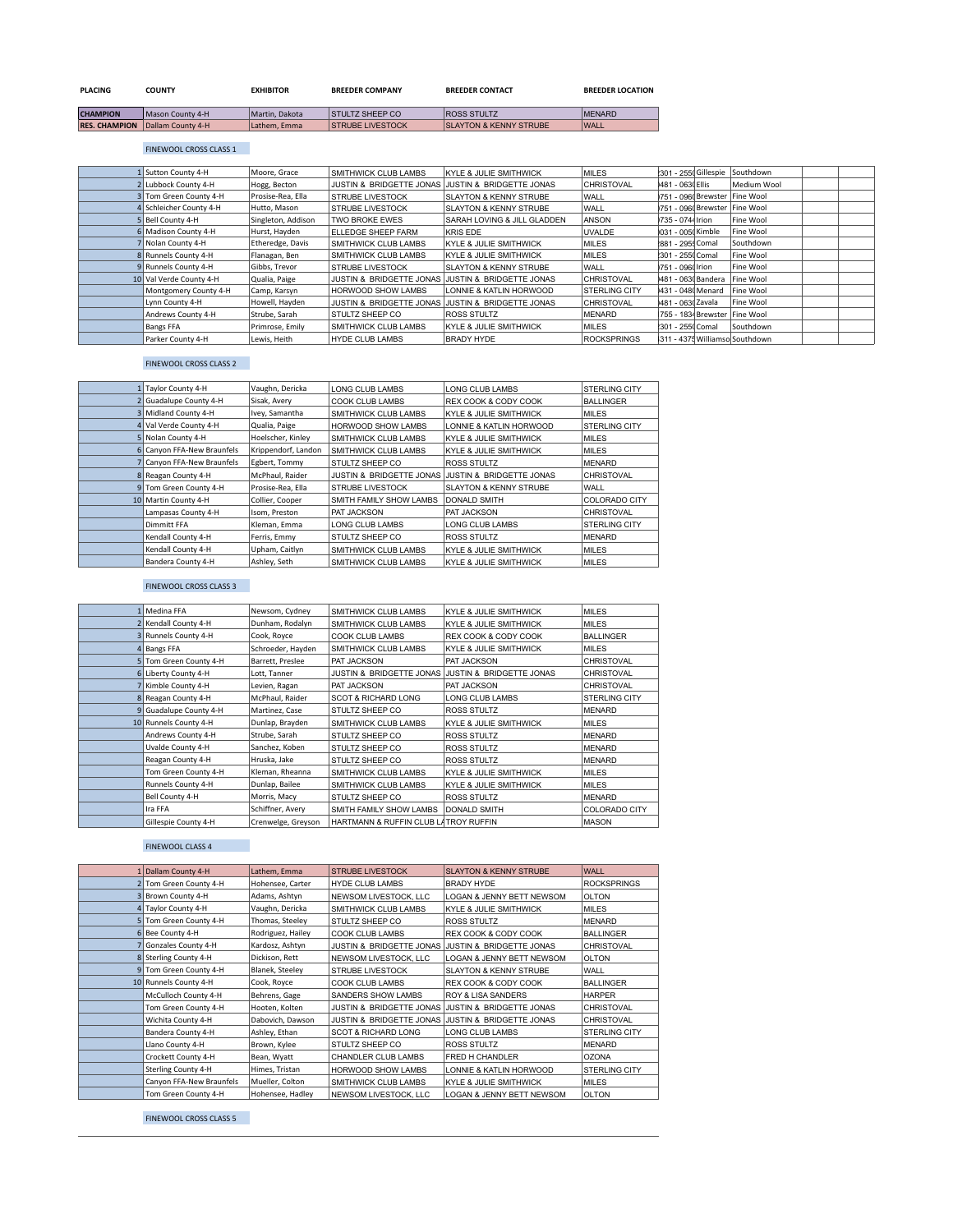| 1 Mason County 4-H     | MARTIN, DAKOTA   | STULTZ SHEEP CO             | <b>ROSS STULTZ</b>                                | <b>MENARD</b>        |
|------------------------|------------------|-----------------------------|---------------------------------------------------|----------------------|
| 2 Llano County 4-H     | Osbourn, Emma    | STULTZ SHEEP CO             | <b>ROSS STULTZ</b>                                | <b>MENARD</b>        |
| 3 Tom Green County 4-H | Strube, Stratley | STRUBE LIVESTOCK            | <b>SLAYTON &amp; KENNY STRUBE</b>                 | <b>WALL</b>          |
| 4 Tom Green County 4-H | Barrett, Rylee   | PAT JACKSON                 | <b>PAT JACKSON</b>                                | CHRISTOVAL           |
| 5 Sterling County 4-H  | Himes, Tristan   | <b>HORWOOD SHOW LAMBS</b>   | LONNIE & KATLIN HORWOOD                           | <b>STERLING CITY</b> |
| 6 Brown County 4-H     | Johnson, Hadley  | <b>SKELTON CLUB LAMBS</b>   | <b>CURT &amp; MICHELLE SKELTON</b>                | <b>BALLINGER</b>     |
| 7 Tom Green County 4-H | Stultz, Hadley   | <b>STRUBE LIVESTOCK</b>     | SLAYTON & KENNY STRUBE                            | WALL                 |
| 8 Parker County 4-H    | Sharp, Tessa     | <b>STRUBE LIVESTOCK</b>     | <b>SLAYTON &amp; KENNY STRUBE</b>                 | WALL                 |
| 9 Nolan County 4-H     | Sanderson, Lilee | SMITHWICK CLUB LAMBS        | KYLE & JULIE SMITHWICK                            | <b>MILES</b>         |
| 10 Kendall County 4-H  | Ferris, Emmy     | PAT JACKSON                 | <b>PAT JACKSON</b>                                | CHRISTOVAL           |
| Bandera County 4-H     | Peterson, Davis  | SANDERS SHOW LAMBS          | <b>ROY &amp; LISA SANDERS</b>                     | <b>HARPER</b>        |
| Val Verde County 4-H   | Griffith, Cason  |                             | JUSTIN & BRIDGETTE JONAS JUSTIN & BRIDGETTE JONAS | <b>CHRISTOVAL</b>    |
| Llano County 4-H       | Brown, Kylee     | STULTZ SHEEP CO             | <b>ROSS STULTZ</b>                                | <b>MENARD</b>        |
| Andrews County 4-H     | Sanchez, Bailee  | <b>SMITHWICK CLUB LAMBS</b> | KYLE & JULIE SMITHWICK                            | <b>MILES</b>         |
| Runnels County 4-H     | Dunlap, Brayden  | <b>SMITHWICK CLUB LAMBS</b> | KYLE & JULIE SMITHWICK                            | MILES                |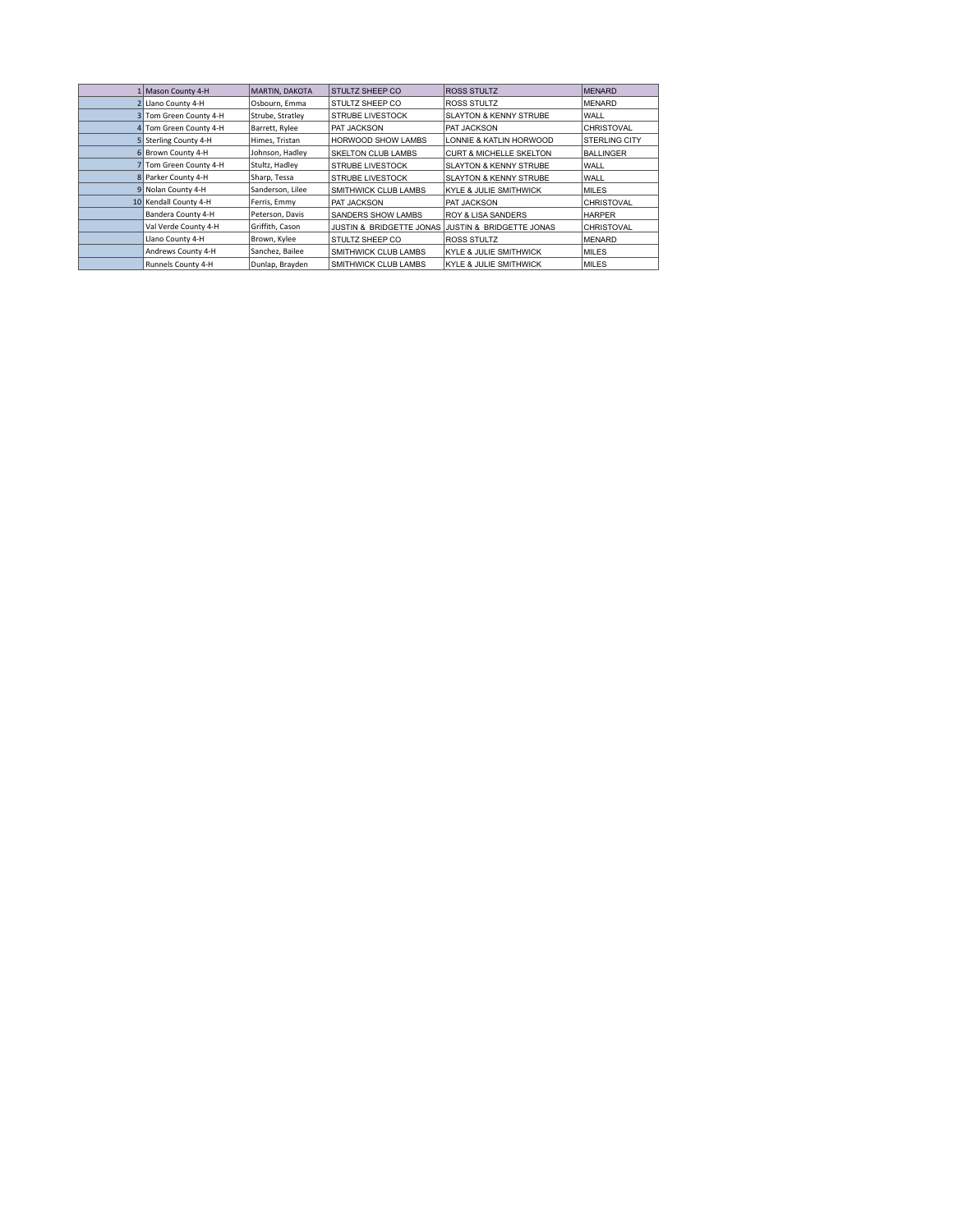| <b>PLACING</b>  | COUNTY                                     | EXHIBITOR        | <b>BREEDER COMPANY</b>  | <b>BREEDER CONTACT</b>            | <b>BREEDER LOCATION</b> |
|-----------------|--------------------------------------------|------------------|-------------------------|-----------------------------------|-------------------------|
| <b>CHAMPION</b> | l Kendall County 4-H                       | Mock. Braxon     | <b>JADE LIVESTOCK</b>   | <b>GLEN MARTIN FAMILY</b>         | <b>IMASON</b>           |
|                 | <b>RES. CHAMPION   Hamilton County 4-H</b> | Thedford, Sydney | <b>KELLY HAIR SHEEP</b> | <b>COLTIN &amp; KATHRYN BLACK</b> | <b>LIPAN</b>            |

## DORPERS CLASS 1

| 1 Kendall County 4-H   | Mock, Braxon      | <b>JADE LIVESTOCK</b>   | <b>GLEN MARTIN FAMILY</b>         | <b>MASON</b>          |
|------------------------|-------------------|-------------------------|-----------------------------------|-----------------------|
| Mason County 4-H       | Martin, Dakota    | <b>JADE LIVESTOCK</b>   | <b>GLEN MARTIN FAMILY</b>         | <b>MASON</b>          |
| Brown County 4-H       | Adams, Ashtyn     | <b>JADE LIVESTOCK</b>   | <b>GLEN MARTIN FAMILY</b>         | <b>MASON</b>          |
| 4 Gorman FFA           | Walker, Zane      | <b>KELLY HAIR SHEEP</b> | <b>COLTIN &amp; KATHRYN BLACK</b> | <b>LIPAN</b>          |
| 5 San Saba County 4-H  | Hanley, Payton    | <b>KELLY HAIR SHEEP</b> | <b>COLTIN &amp; KATHRYN BLACK</b> | <b>LIPAN</b>          |
| 6 Sutton County 4-H    | Moore, Grace      | <b>MOORE LIVESTOCK</b>  | <b>CHASE MOORE</b>                | <b>SONORA</b>         |
| 7 Tom Green County 4-H | Pence, Connor     | <b>JADE LIVESTOCK</b>   | <b>GLEN MARTIN FAMILY</b>         | <b>MASON</b>          |
| 8 Ropes FFA            | DeArmond, Trace   | <b>JADE LIVESTOCK</b>   | <b>GLEN MARTIN FAMILY</b>         | <b>MASON</b>          |
| 9 Medina County 4-H    | Johnson, Hadley   | <b>KELLY HAIR SHEEP</b> | <b>COLTIN &amp; KATHRYN BLACK</b> | <b>LIPAN</b>          |
| 10 Burnet County 4-H   | Foust, Alyssa     | <b>KELLY HAIR SHEEP</b> | <b>COLTIN &amp; KATHRYN BLACK</b> | <b>LIPAN</b>          |
| Burnet County 4-H      | Evans, Cooper     | <b>EVANS LIVESTOCK</b>  | <b>WILLIS EVANS</b>               | <b>LAMPASAS</b>       |
| Tom Green County 4-H   | Halfmann, Allison | FEED MY SHEEP RANCH CO  | PRESTON R. FARIS                  | <b>SONORA</b>         |
| Gillespie County 4-H   | Padgett, Knox     | PADGETT CLUB LAMBS      | PATRICK PADGETT                   | <b>FREDERICKSBURG</b> |
| Coryell County 4-H     | Allison, Costin   | <b>JADE LIVESTOCK</b>   | <b>GLEN MARTIN FAMILY</b>         | <b>MASON</b>          |
| Ropes FFA              | DeArmond, Trace   | <b>MOORE LIVESTOCK</b>  | <b>CHASE MOORE</b>                | <b>SONORA</b>         |
| Coryell County 4-H     | Williams, Jacy    | MOORE LIVESTOCK         | <b>CHASE MOORE</b>                | <b>SONORA</b>         |
| Tom Green County 4-H   | Boehle, Abbie     | MEYER SHEEP COMPANY     | JOHN MEYER, JR.                   | <b>EDEN</b>           |
| Coryell County 4-H     | Foote, Bracy      | FOOTE FAMILY FARM       | JOE FOOTE                         | <b>JONESBORO</b>      |
| Johnson City FFA       | Faris, Raylee     | FEED MY SHEEP RANCH CO  | PRESTON R. FARIS                  | <b>SONORA</b>         |

## DORPERS CLASS 2

| Hamilton County 4-H       | Thedford, Sydney | <b>KELLY HAIR SHEEP</b>        | <b>COLTIN &amp; KATHRYN BLACK</b> | <b>LIPAN</b>          |
|---------------------------|------------------|--------------------------------|-----------------------------------|-----------------------|
| 2 Denton County 4-H       | Sylvester, Evan  | <b>KELLY HAIR SHEEP</b>        | <b>COLTIN &amp; KATHRYN BLACK</b> | <b>LIPAN</b>          |
| Gillespie County 4-H      | Roeder, Brylie   | DARTEZ SOUTHDOWNS              | TIMOTHY DARTEZ                    | <b>HARPER</b>         |
| Erath County 4-H          | Burch, Brayson   | <b>WILSON FAMILY LIVESTOCK</b> | DAVID & JERRY WILSON              | <b>STEPHENVILLE</b>   |
| 5 Andrews County 4-H      | Strube, Sarah    | <b>DRENNAN &amp; GALLAGHER</b> | BRENT DRENNAN & GARLAND MASON     |                       |
| Burnet County 4-H         | Evans, McKenzie  | <b>EVANS LIVESTOCK</b>         | <b>WILLIS EVANS</b>               | LAMPASAS              |
| Runnels County 4-H        | Gibbs, Trevor    | <b>BOOK DORPERS</b>            | CECIL, STELLA, KAYLA BOOK   MILES |                       |
| Corvell County 4-H        | Alvarado, Thiele | <b>DRENNAN &amp; GALLAGHER</b> | BRENT DRENNAN & GARLAND MASON     |                       |
| Llano County 4-H          | Schilling, Stran | DRENNAN & GALLAGHER            | BRENT DRENNAN & GARLAND MASON     |                       |
| Ward County 4-H           | Pesina, Kayden   | <b>KELLY HAIR SHEEP</b>        | <b>COLTIN &amp; KATHRYN BLACK</b> | <b>LIPAN</b>          |
| <b>Edwards County 4-H</b> | Peterson, Flynn  | <b>BLUE MOUNTAIN DORPERS</b>   | <b>BARBARA WHITWORTH</b>          | <b>LONDON</b>         |
| Gorman FFA                | Justice, Shaiden | ROEDER RANCH                   | <b>BRAD ROEDER</b>                | <b>FREDERICKSBURG</b> |
| Val Verde County 4-H      | Isaac, David     | ROEDER RANCH                   | <b>BRAD ROEDER</b>                | <b>FREDERICKSBURG</b> |
| Gillespie County 4-H      | Roeder, Brodie   | DARTEZ SOUTHDOWNS              | TIMOTHY DARTEZ                    | <b>HARPER</b>         |
| Bangs FFA                 | Land, Kylee      | <b>GLASSCOCK CLUB LAMBS</b>    | <b>GUY &amp; TREY GLASSCOCK</b>   | <b>EARLY</b>          |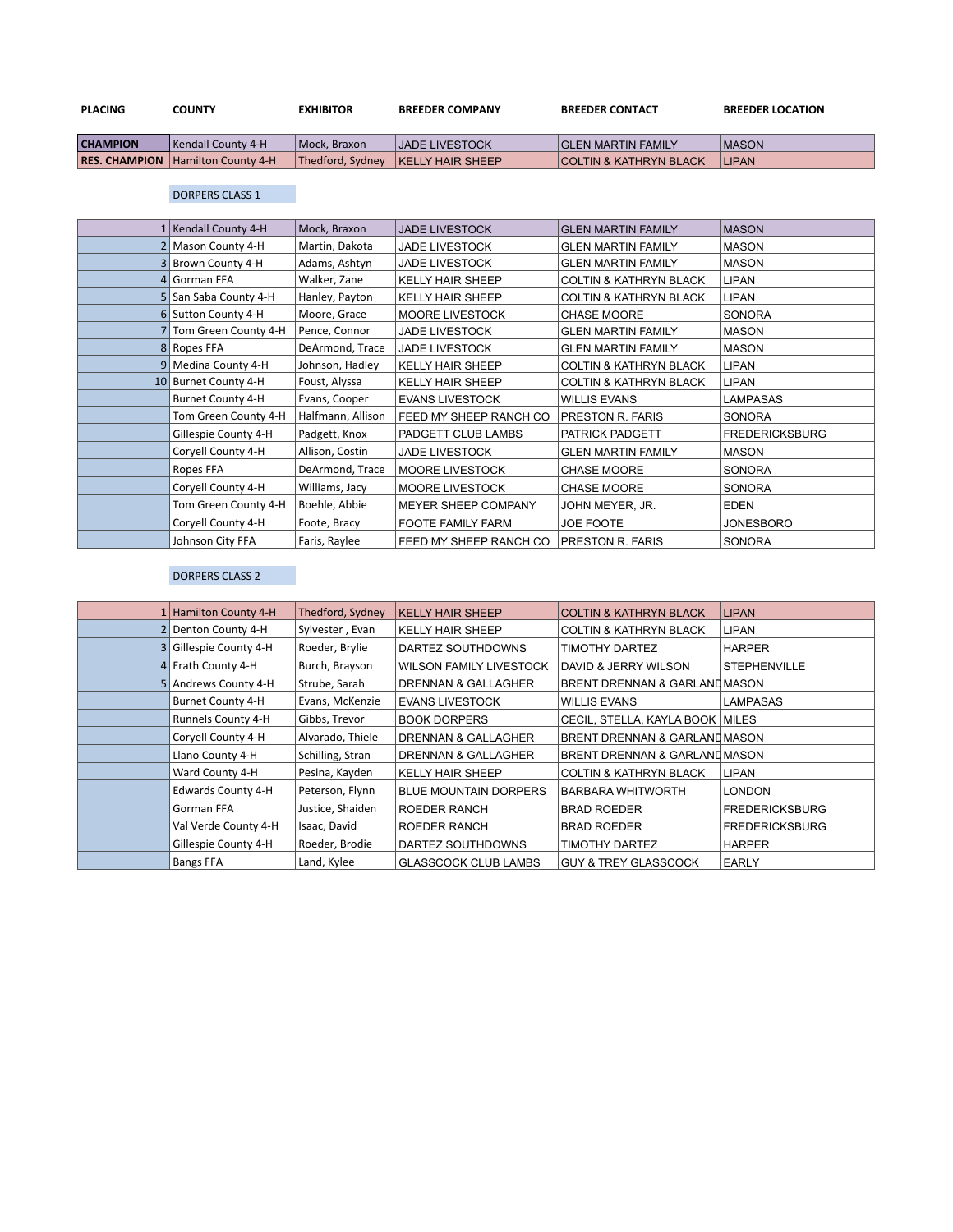| <b>PLACING</b>       | <b>COUNTY</b>            | <b>EXHIBITOR</b> | <b>BREEDER COMPANY</b>   | <b>BREEDER CONTACT</b> | <b>BREEDER LOCATION</b> |
|----------------------|--------------------------|------------------|--------------------------|------------------------|-------------------------|
| <b>CHAMPION</b>      | Medina FFA               | Newsom, Cydney   | <b>ASHLEY CLUB LAMBS</b> | <b>ROBERT ASHLEY</b>   | <b>MEDINA</b>           |
| <b>RES. CHAMPION</b> | <b>ILlano County 4-H</b> | Osbourn, Emma    | <b>IWEST SOUTHDOWNS</b>  | <b>JAMES WEST</b>      | <b>BRYAN</b>            |

## SOUTHDOWN CLASS 1

| 1 Lynn County 4-H          | Clem, Chloe         | <b>SMITHWICK CLUB LAMBS</b> | <b>KYLE &amp; JULIE SMITHWICK</b>      | <b>MILES</b>           |
|----------------------------|---------------------|-----------------------------|----------------------------------------|------------------------|
| 2 Canyon FFA-New Braunfels | Egbert, Tommy       | <b>FLANAGAN SOUTHDOWNS</b>  | <b>SCOTT &amp; MYLEA FLANAGAN</b>      | <b>BALLINGER</b>       |
| 3 Sudan FFA                | Edwards, Kooper     | <b>SMITHWICK CLUB LAMBS</b> | <b>KYLE &amp; JULIE SMITHWICK</b>      | <b>MILES</b>           |
| 4 Runnels County 4-H       | Dunlap, Brayden     | <b>SMITHWICK CLUB LAMBS</b> | <b>KYLE &amp; JULIE SMITHWICK</b>      | <b>MILES</b>           |
| 5 Gillespie County 4-H     | Roeder, Brylie      | DARTEZ SOUTHDOWNS           | <b>TIMOTHY DARTEZ</b>                  | <b>HARPER</b>          |
| 6 Kendall County 4-H       | ferris, emmy        | <b>HAWS CLUB LAMBS</b>      | RICKY, VALERIE, BARNDON, & NATHAN HAWS | <b>BEEVILLE</b>        |
| Canyon FFA-New Braunfels   | Krippendorf, Landon | <b>FRITZ SOUTHDOWNS</b>     | <b>KEVIN/SUSAN FRITZ</b>               | <b>FREDERICKSBURG</b>  |
| 8 Robertson County 4-H     | Zimmerman, Jaxon    | <b>FRITZ SOUTHDOWNS</b>     | <b>KEVIN/SUSAN FRITZ</b>               | <b>FREDERICKSBURG</b>  |
| 9 Liberty County 4-H       | Lott, Dawson        | THE CULL PEN                | ZANE BONE                              | <b>COLLEGE STATION</b> |
| 10 Nolan County 4-H        | Sanderson, Lilee    | <b>SMITHWICK CLUB LAMBS</b> | <b>KYLE &amp; JULIE SMITHWICK</b>      | <b>MILES</b>           |
| Montgomery County 4-H      | Cheshire, Avery     | <b>FRITZ SOUTHDOWNS</b>     | <b>KEVIN/SUSAN FRITZ</b>               | <b>FREDERICKSBURG</b>  |
| Robertson County 4-H       | Zimmerman, Ramzey   | <b>FRITZ SOUTHDOWNS</b>     | <b>KEVIN/SUSAN FRITZ</b>               | <b>FREDERICKSBURG</b>  |
| <b>Terrell County 4-H</b>  | Houston, Madison    | <b>SMITHWICK CLUB LAMBS</b> | KYLE & JULIE SMITHWICK                 | <b>MILES</b>           |
| Guadalupe County 4-H       | Sisak, Peyton       | <b>SISAK FARMS</b>          | <b>TIM SISAK</b>                       | <b>SEGUIN</b>          |

## SOUTHDOWN CLASS 2

| 1 Llano County 4-H           | Osbourn, Emma     | <b>WEST SOUTHDOWNS</b>      | <b>JAMES WEST</b>                      | <b>BRYAN</b>          |
|------------------------------|-------------------|-----------------------------|----------------------------------------|-----------------------|
| 2 Medina FFA                 | Newsom, Cydney    | <b>SMITHWICK CLUB LAMBS</b> | <b>KYLE &amp; JULIE SMITHWICK</b>      | <b>MILES</b>          |
| 3 Tom Green County 4-H       | Strube, Stratley  | <b>FLANAGAN SOUTHDOWNS</b>  | SCOTT & MYLEA FLANAGAN                 | <b>BALLINGER</b>      |
| 4 Runnels County 4-H         | Smithwick, Regan  | <b>SMITHWICK CLUB LAMBS</b> | <b>KYLE &amp; JULIE SMITHWICK</b>      | <b>MILES</b>          |
| 5 Sterling County 4-H        | Dickison, Quinn   | SMITHWICK CLUB LAMBS        | <b>KYLE &amp; JULIE SMITHWICK</b>      | <b>MILES</b>          |
| 6 Bee County 4-H             | Haws, Wryder      | <b>HAWS CLUB LAMBS</b>      | RICKY, VALERIE, BRANDON, & NATHAN HAWS | <b>BEEVILLE</b>       |
| 7 Kleberg Kennedy County 4-H | Bryant, Owen      | <b>JENNINGS SHOW LAMBS</b>  | <b>GARY &amp; AARON JENNINGS</b>       | <b>FREDONIA</b>       |
| 8 Burnet County 4-H          | Cody, Kynslee     | <b>JENNINGS SHOW LAMBS</b>  | <b>GARY &amp; AARON JENNINGS</b>       | <b>FREDONIA</b>       |
| 9 Robertson County 4-H       | Zimmerman, Jaxon  | <b>FRITZ SOUTHDOWNS</b>     | <b>KEVIN/SUSAN FRITZ</b>               | <b>FREDERICKSBURG</b> |
| 10 Quinlan FFA               | Nowlin, Ammarai   | <b>HARBOUR LIVESTOCK</b>    | <b>MIKE &amp; CONNIE HARBOUR</b>       | <b>GATESVILLE</b>     |
| Canyon FFA-New Braunfels     | Howell, Madilyn   | <b>JENNINGS SHOW LAMBS</b>  | <b>GARY &amp; AARON JENNINGS</b>       | <b>FREDONIA</b>       |
| Mason County 4-H             | Brooks, Avery     | <b>FLANAGAN SOUTHDOWNS</b>  | <b>SCOTT &amp; MYLEA FLANAGAN</b>      | <b>BALLINGER</b>      |
| Johnson City FFA             | Meyer, Caleb      | <b>FRITZ SOUTHDOWNS</b>     | <b>KEVIN/SUSAN FRITZ</b>               | <b>FREDERICKSBURG</b> |
| Robertson County 4-H         | Zimmerman, Ramzey | <b>FRITZ SOUTHDOWNS</b>     | <b>KEVIN/SUSAN FRITZ</b>               | <b>FREDERICKSBURG</b> |
| Montgomery County 4-H        | Gregory, Hunter   | <b>FRITZ SOUTHDOWNS</b>     | <b>KEVIN/SUSAN FRITZ</b>               | <b>FREDERICKSBURG</b> |
| Gillespie County 4-H         | Bowers, Brett     | PADGETT CLUB LAMBS          | PATRICK PADGETT                        | <b>FREDERICKSBURG</b> |
| Parmer County 4-H            | Foster, Braddock  | <b>ASHLEY CLUB LAMBS</b>    | ROBERT ASHLEY                          | <b>MEDINA</b>         |

## SOUTHDOWN CLASS 3

| 1   Medina FFA          | Newsom, Cydney      | ASHLEY CLUB LAMBS          | ROBERT ASHLEY                     | <b>MEDINA</b>         |
|-------------------------|---------------------|----------------------------|-----------------------------------|-----------------------|
| 2 Tom Green County 4-H  | Strube, Stratley    | <b>FLANAGAN SOUTHDOWNS</b> | <b>SCOTT &amp; MYLEA FLANAGAN</b> | <b>BALLINGER</b>      |
| 3 Nueces County 4-H     | Lee, Grady          | <b>JENNINGS SHOW LAMBS</b> | <b>GARY &amp; AARON JENNINGS</b>  | <b>FREDONIA</b>       |
| 4 Kendall County 4-H    | Schara, Scout       | JENNINGS SHOW LAMBS        | <b>GARY &amp; AARON JENNINGS</b>  | <b>FREDONIA</b>       |
| 5 Ropes FFA             | Turner, Abby        | <b>FLANAGAN SOUTHDOWNS</b> | <b>SCOTT &amp; MYLEA FLANAGAN</b> | <b>BALLINGER</b>      |
| 6 Runnels County 4-H    | Flanagan, Ben       | <b>FLANAGAN SOUTHDOWNS</b> | SCOTT & MYLEA FLANAGAN            | <b>BALLINGER</b>      |
| Llano County 4-H        | Phillips, Gentri    | <b>JENNINGS SHOW LAMBS</b> | <b>GARY &amp; AARON JENNINGS</b>  | <b>FREDONIA</b>       |
| 8 Bandera County 4-H    | Peterson, Kytlin    | <b>JENNINGS SHOW LAMBS</b> | <b>GARY &amp; AARON JENNINGS</b>  | <b>FREDONIA</b>       |
| 9 Gillespie County 4-H  | Feller, Kayla       | JENNINGS SHOW LAMBS        | <b>GARY &amp; AARON JENNINGS</b>  | <b>FREDONIA</b>       |
| 10 Gillespie County 4-H | Bowers, Brittley    | <b>DAN VESTAL</b>          | <b>DAN VESTAL</b>                 | <b>FREDERICKSBURG</b> |
| Azle FFA                | Howe, Morgan        | <b>JENNINGS SHOW LAMBS</b> | <b>GARY &amp; AARON JENNINGS</b>  | <b>FREDONIA</b>       |
| Gillespie County 4-H    | Hahn, Addison       | <b>JENNINGS SHOW LAMBS</b> | <b>GARY &amp; AARON JENNINGS</b>  | <b>FREDONIA</b>       |
| Llano County 4-H        | Brown, Skylar       | <b>FLANAGAN SOUTHDOWNS</b> | <b>SCOTT &amp; MYLEA FLANAGAN</b> | <b>BALLINGER</b>      |
| Karnes County 4-H       | Moczygemba, Madylin | <b>FRITZ SOUTHDOWNS</b>    | <b>KEVIN/SUSAN FRITZ</b>          | <b>FREDERICKSBURG</b> |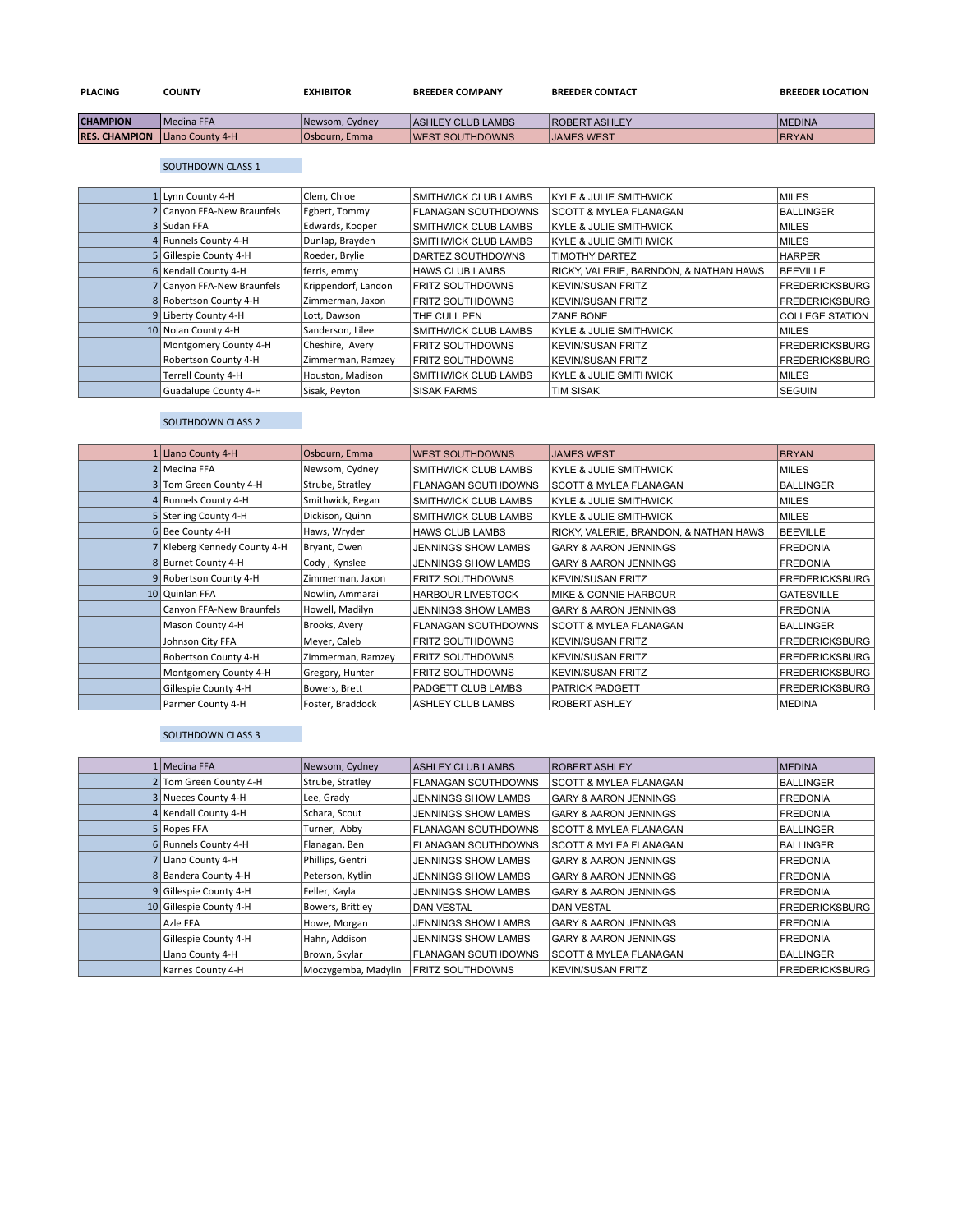| <b>PLACING</b>  | COUNTY                                  | <b>EXHIBITOR</b> | <b>BREEDER COMPANY</b>  | <b>BREEDER CONTACT</b> | <b>BREEDER LOCATION</b> |
|-----------------|-----------------------------------------|------------------|-------------------------|------------------------|-------------------------|
| <b>CHAMPION</b> | McCulloch County 4-H                    | Appleton, Lili   | <b>FRAZE SHOW LAMBS</b> | <b>WESLEY FRAZE</b>    | <b>HICO</b>             |
|                 | <b>RES. CHAMPION</b> Lubbock County 4-H | Hogg, Becton     | <b>MOORE LIVESTOCK</b>  | <b>CHASE MOORE</b>     | <b>SONORA</b>           |

#### MEDIUM WOOL CLASS 1

| Denton County 4-H            | Johnson, Elliott    | <b>FRAZE SHOW LAMBS</b>  | <b>WESLEY FRAZE</b>                                       | <b>HICO</b>        |
|------------------------------|---------------------|--------------------------|-----------------------------------------------------------|--------------------|
| Wilbarger County 4-H         | Dobbs, Kenzie       | <b>NEFF LIVESTOCK</b>    | TODD & CHANCE NEFF                                        | <b>SAN ANGELO</b>  |
| 3 Kaufman County 4-H         | Jouett, Katie       | <b>MOORE LIVESTOCK</b>   | <b>CHASE MOORE</b>                                        | <b>SONORA</b>      |
| 4 Briscoe County 4-H         | Francis, Laney      | <b>DOBBS LIVESTOCK</b>   | <b>TANNER DOBBS</b>                                       | <b>VERNON</b>      |
| 5 Bee County 4-H             | Haws, Wryder        | <b>HAWS CLUB LAMBS</b>   | RICKY, VALERIE, BRANDON, & NATHAN HAWS                    | <b>BEEVILLE</b>    |
| 6 Wilson County 4-H          | Matney, Makayla     | <b>SAVO'S CLUB LAMBS</b> | DAVID & CAROLYN SAVANICH                                  | <b>BLANCO</b>      |
| Bee County 4-H               | Haws, Wyatt         | <b>HAWS CLUB LAMBS</b>   | RICKY, VALERIE, BRANDON, & NATHAN HAWS                    | <b>BEEVILLE</b>    |
| 8 Nueces County 4-H          | Walker, Shelby      | MORSE SHOW LAMBS         | <b>LELTON MORSE</b>                                       | <b>KINGSBURY</b>   |
| 9 Martin County 4-H          | Collier, Cooper     | <b>FARROW HAMPSHIRES</b> | <b>COBY FARROW</b>                                        | <b>MIDLAND</b>     |
| 10 Kaufman County 4-H        | Spencer, Maggie Sue | DIAMOND C CLUB LAMBS     | <b>SKIPPER CARLISLE</b>                                   | <b>ROPESVILLE</b>  |
| Lynn County 4-H              | Schilling, Kynlie   | <b>ROCKIN' C FARMS</b>   | JODY & JORDAN CLEM                                        | <b>TAHOKA</b>      |
| Leakey FFA                   | Light, Kreed        | JIMMY STRUBE CLUB LAMBS  | <b>JIMMY STRUBE</b>                                       | <b>GARDEN CITY</b> |
| Martin County 4-H            | Foster, Sterling    | <b>SILVERS LIVESTOCK</b> | <b>SAM &amp; JURAHEE SILVERS</b>                          | <b>JUNCTION</b>    |
| Highland Park FFA - Amarillo | VanDyke, Caige      | <b>HALE SHOW STOCK</b>   | LANE & KORTNI HALE                                        | <b>CLARENDEN</b>   |
| Palo Pinto County 4-H        | McAda, Hayden       | <b>MILLER HAMPSHIRES</b> | <b>JIM MILLER</b>                                         | <b>SEAGRAVES</b>   |
| Lubbock County 4-H           | Ethridge, Kaislynn  | <b>FOLLIS FARMS</b>      | <b>DUSTY &amp; VALERIE FOLLIS</b>                         | <b>IDALOU</b>      |
| Lamb County 4-H              | Kelley, Danalei     | SHERRILL CLUB LAMBS      | <b>RICKY &amp; TAMMY SHERRILL</b>                         | LEVELLAND          |
| Runnels County 4-H           | Cook, Royce         | <b>NEFF LIVESTOCK</b>    | <b>TODD &amp; CHANCE NEFF</b>                             | <b>SAN ANGELO</b>  |
| Denton County 4-H            | Myers, Cole         | PAUL WOLF CLUB LAMBS     | PAUL WOLF                                                 | <b>GATESVILLE</b>  |
| Falls County 4-H             | Newell, Cayson      |                          | BENSON/CHABOT CLUB LAMBS   BRENDEN BENSON & DARICK CHABOT | <b>HILLSBORO</b>   |

## MEDIUM WOOL CLASS 2

| 1 McCulloch County 4-H    | Appleton, Lili      | <b>FRAZE SHOW LAMBS</b>        | <b>WESLEY FRAZE</b>                    | <b>HICO</b>         |
|---------------------------|---------------------|--------------------------------|----------------------------------------|---------------------|
| 2 Lubbock County 4-H      | Hogg, Becton        | <b>MOORE LIVESTOCK</b>         | <b>CHASE MOORE</b>                     | <b>SONORA</b>       |
| 3 Sutton County 4-H       | Moore, Grace        | MOORE LIVESTOCK                | CHASE MOORE                            | <b>SONORA</b>       |
| 4 Limestone County 4-H    | Connally, Breann    | VALENTINE CLUB LAMBS           | <b>MILLER VALENTINE</b>                | <b>FLUVANNA</b>     |
| 5 Sutton County 4-H       | Moore, Grace        | <b>MOORE LIVESTOCK</b>         | <b>CHASE MOORE</b>                     | <b>SONORA</b>       |
| 6 McCulloch County 4-H    | Appleton, Flora     | <b>PRUITT LIVESTOCK</b>        | J.D. PRUITT                            | <b>HILLSBORO</b>    |
| 7 San Saba County 4-H     | Edmondson, Bryli    | <b>FRAZE SHOW LAMBS</b>        | <b>WESLEY FRAZE</b>                    | <b>HICO</b>         |
| 8 Runnels County 4-H      | Smithwick, Regan    | <b>NEFF LIVESTOCK</b>          | TODD & CHANCE NEFF                     | <b>SAN ANGELO</b>   |
| 9 Briscoe County 4-H      | Francis, Brenna     | <b>FRAZE SHOW LAMBS</b>        | <b>WESLEY FRAZE</b>                    | <b>HICO</b>         |
| 10 Mason County 4-H       | Martin, Dakota      | <b>TURKEY CREEK LIVESTOCK</b>  | <b>GARY SCHUMANN</b>                   | STONEWALL           |
| Hopkins County 4-H        | Ragan, Reese        | <b>ROCKIN' C FARMS</b>         | JODY & JORDAN CLEM                     | <b>ТАНОКА</b>       |
| <b>Grandview FFA</b>      | Davis, Jhett        | <b>ROCKIN' C FARMS</b>         | JODY & JORDAN CLEM                     | <b>TAHOKA</b>       |
| Hays County 4-H           | Steinecke, Riley    | <b>ROCKIN' C FARMS</b>         | JODY & JORDAN CLEM                     | <b>ТАНОКА</b>       |
| Kendall County 4-H        | Dunham, Rodalyn     | <b>STRUBE LIVESTOCK</b>        | <b>SLAYTON &amp; KENNY STRUBE</b>      | WALL                |
| Glasscock County 4-H      | Davis, Amberlie     | JIMMY STRUBE CLUB LAMBS        | <b>JIMMY STRUBE</b>                    | <b>GARDEN CITY</b>  |
| <b>Briscoe County 4-H</b> | Francis, Maddie     | <b>FRAZE SHOW LAMBS</b>        | <b>WESLEY FRAZE</b>                    | <b>HICO</b>         |
| Erath County 4-H          | Cline, Kirsten      | <b>FRAZE SHOW LAMBS</b>        | <b>WESLEY FRAZE</b>                    | <b>HICO</b>         |
| Bee County 4-H            | Haws, Wyatt         | <b>HAWS CLUB LAMBS</b>         | RICKY, VALERIE, BARNDON, & NATHAN HAWS | <b>BEEVILLE</b>     |
| Sudan FFA                 | Edwards, Kooper     | SMITHWICK CLUB LAMBS           | KYLE & JULIE SMITHWICK                 | <b>MILES</b>        |
| Randall County 4-H        | Smith, Jake         | MOORE LIVESTOCK                | CHASE MOORE                            | <b>SONORA</b>       |
| Erath County 4-H          | Burch, Brayson      | <b>SPRUILL FARMS</b>           | <b>STUART SPRUILL</b>                  | <b>STEPHENVILLE</b> |
| Hall County 4-H           | Lindley, Kelbi      | <b>HALE SHOW STOCK</b>         | <b>LANE &amp; KORTNI HALE</b>          | <b>CLARENDEN</b>    |
| Bell County 4-H           | Morris, Carter      | <b>MILLER HAMPSHIRES</b>       | JIM MILLER                             | <b>SEAGRAVES</b>    |
| <b>Burnet County 4-H</b>  | Cody, Kynslee       | MILLER HAMPSHIRES              | JIM MILLER                             | <b>SEAGRAVES</b>    |
| Guadalupe County 4-H      | Braune, Janae       | SAVO'S CLUB LAMBS              | DAVID & CAROLYN SAVANICH               | <b>BLANCO</b>       |
| Canyon FFA-New Braunfels  | Krippendorf, Landon | <b>NEFF LIVESTOCK</b>          | TODD & CHANCE NEFF                     | <b>SAN ANGELO</b>   |
| Gorman FFA                | Justice, Shaiden    | <b>BOLES FAMILY SHOW LAMBS</b> | HURLEY BOLES & SHAWN BOLES             | <b>BRECKENRIDGE</b> |
| Tom Green County 4-H      | Prosise-Rea, Ella   | DIAMOND C CLUB LAMBS           | <b>SKIPPER CARLISLE</b>                | <b>ROPESVILLE</b>   |
| Parmer County 4-H         | Foster, Braddock    | NEWSOM LIVESTOCK, LLC          | LOGAN & JENNY BETT NEWSOM              | <b>OLTON</b>        |
| Wilson County 4-H         | Byrd, Bree          | NEWSOM LIVESTOCK, LLC          | LOGAN & JENNY BETT NEWSOM              | <b>OLTON</b>        |
| Wilbarger County 4-H      | Dobbs, Kenzie       | DOBBS LIVESTOCK                | <b>TANNER DOBBS</b>                    | <b>VERNON</b>       |
| Karnes County 4-H         | Haws, Joely         | <b>MORSE SHOW LAMBS</b>        | <b>LELTON MORSE</b>                    | <b>KINGSBURY</b>    |
| Burnet County 4-H         | Foust, Alyssa       | SHARPTON CLUB LAMBS            | <b>COLT &amp; SARAH SHARPTON</b>       | <b>BRYAN</b>        |
| Randall County 4-H        | Bradshaw, Sophie    | <b>MEIWES CLUB LAMBS</b>       | <b>CHRIS MEIWES</b>                    | <b>DIMMIT</b>       |

# MEDIUM WOOL CLASS 3

| 1 Lubbock County 4-H   | Hogg, Brynlee    | <b>FRAZE SHOW LAMBS</b>  | <b>WESLEY FRAZE</b>                                                 | <b>HICO</b>       |
|------------------------|------------------|--------------------------|---------------------------------------------------------------------|-------------------|
| 2 Wichita County 4-H   | Fischer, Max     | <b>INEFF LIVESTOCK</b>   | TODD & CHANCE NEFF                                                  | <b>SAN ANGELO</b> |
| 3 Limestone County 4-H | Connally, Brandi | VALENTINE CLUB LAMBS     | MILLER VALENTINE                                                    | <b>FLUVANNA</b>   |
| 4 Kendall County 4-H   | ferris, emmy     |                          | RICKY, VALERIE, BARNDON, & NARICKY, VALERIE, BARNDON, & NATHAN HAWS | <b>BEEVILLE</b>   |
| 5 Taylor County 4-H    | Hanslik, Cydnee  | <b>SILVERS LIVESTOCK</b> | <b>SAM &amp; JURAHEE SILVERS</b>                                    | <b>JUNCTION</b>   |
| 6 Lynn County 4-H      | Clem, McKinley   | ROCKIN' C FARMS          | <b>JODY &amp; JORDAN CLEM</b>                                       | <b>TAHOKA</b>     |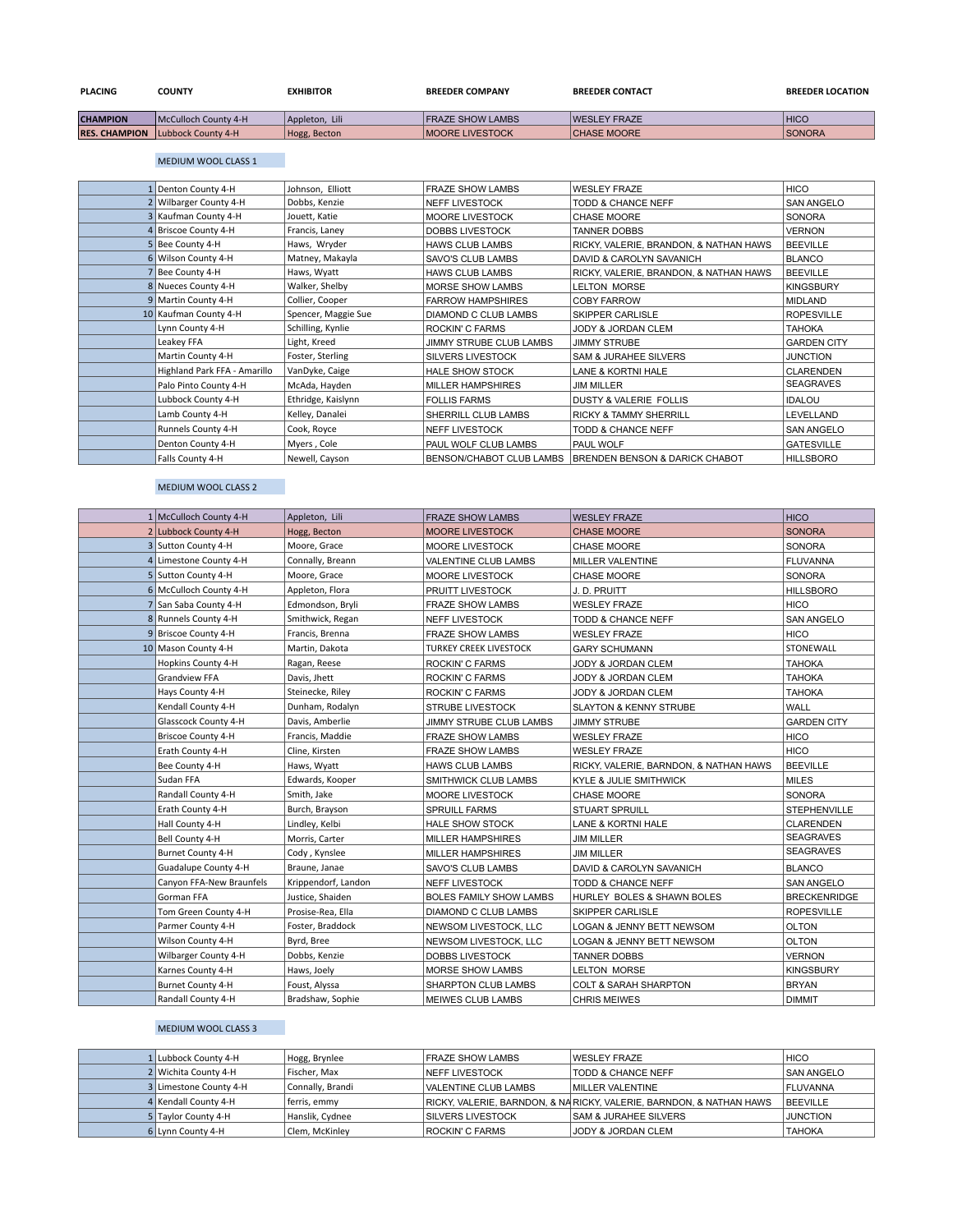| 7 Johnson City FFA     | Moeller, Cole       |                             | HOWELL & ECKHARDT CLUB LAM HOWELL & ECKHARDT CLUB LAMBS | SPRING BRANCH       |
|------------------------|---------------------|-----------------------------|---------------------------------------------------------|---------------------|
| 8 McCulloch County 4-H | Appleton, Lili      | <b>SPRUILL FARMS</b>        | <b>STUART SPRUILL</b>                                   | <b>STEPHENVILLE</b> |
| 9 Lipscomb County 4-H  | Hopkins, Bailee     | PRUITT LIVESTOCK            | J.D. PRUITT                                             | <b>HILLSBORO</b>    |
| 10 Sudan FFA           | Edwards, Kooper     | <b>NEFF LIVESTOCK</b>       | TODD & CHANCE NEFF                                      | <b>SAN ANGELO</b>   |
| <b>Dimmitt FFA</b>     | Kleman, Landry      | JIMMY STRUBE CLUB LAMBS     | <b>JIMMY STRUBE</b>                                     | <b>GARDEN CITY</b>  |
| Parker County 4-H      | Conway, Summer      | <b>FARROW HAMPSHIRES</b>    | <b>COBY FARROW</b>                                      | MIDLAND             |
| McCulloch County 4-H   | Behrens, Gage       | HILL COUNTRY SHOW LAMBS     | RODNEY YATES                                            | <b>BOERNE</b>       |
| Glasscock County 4-H   | Davis, Waylyn       | JIMMY STRUBE CLUB LAMBS     | <b>JIMMY STRUBE</b>                                     | <b>GARDEN CITY</b>  |
| Glasscock County 4-H   | Dehlinger, Bailey   | JIMMY STRUBE CLUB LAMBS     | <b>JIMMY STRUBE</b>                                     | <b>GARDEN CITY</b>  |
| Glasscock County 4-H   | Dehlinger, Bailey   | JIMMY STRUBE CLUB LAMBS     | <b>JIMMY STRUBE</b>                                     | <b>GARDEN CITY</b>  |
| Randall County 4-H     | Smith, Jake         | <b>FRAZE SHOW LAMBS</b>     | <b>WESLEY FRAZE</b>                                     | <b>HICO</b>         |
| Tom Green County 4-H   | Thomas, Cade        | <b>FRAZE SHOW LAMBS</b>     | <b>WESLEY FRAZE</b>                                     | <b>HICO</b>         |
| Godley FFA             | Burke, Wyatt        | COME CLUB LAMBS             | <b>HAYDEN COME</b>                                      | <b>CLEBURNE</b>     |
| Whiteface FFA          | Dobson, Kaden       | <b>STRUBE LIVESTOCK</b>     | <b>SLAYTON &amp; KENNY STRUBE</b>                       | WALL                |
| Erath County 4-H       | Burch, Brayson      | <b>SPRUILL FARMS</b>        | <b>STUART SPRUILL</b>                                   | <b>STEPHENVILLE</b> |
| Bangs FFA              | Goodson, Lane       | <b>GLASSCOCK CLUB LAMBS</b> | <b>GUY &amp; TREY GLASSCOCK</b>                         | <b>EARLY</b>        |
| Leon County 4-H        | Gaskins, Ashton     | DIAMOND C CLUB LAMBS        | <b>SKIPPER CARLISLE</b>                                 | <b>ROPESVILLE</b>   |
| Williamson County 4-H  | Randig, Mallory     | NEWSOM LIVESTOCK, LLC       | <b>LOGAN &amp; JENNY BETT NEWSOM</b>                    | <b>OLTON</b>        |
| Liberty County 4-H     | Lott, Tanner        | <b>FRANKLIN SHOW LAMBS</b>  | <b>WADE FRANKLIN</b>                                    | SHALLOWATER         |
| Joshua FFA             | Perez, John Michael | <b>SPRUILL FARMS</b>        | STUART SPRUILL                                          | <b>STEPHENVILLE</b> |

### MEDIUM WOOL CLASS 4

| 1 Gorman FFA           | Walker, Zane     | <b>RICHARDSON LIVESTOCK</b>                      | <b>JAKE RICHARDSON</b>                    | <b>OLDEN</b>       |
|------------------------|------------------|--------------------------------------------------|-------------------------------------------|--------------------|
| 2 Bangs FFA            | Wise, Madden     | <b>NEFF LIVESTOCK</b>                            | TODD & CHANCE NEFF                        | <b>SAN ANGELO</b>  |
| 3 Bangs FFA            | Adams, Ashtyn    | NEWSOM LIVESTOCK, LLC                            | LOGAN & JENNY BETT NEWSOM                 | <b>OLTON</b>       |
| 4 Llano County 4-H     | Phillips, Gentri | MILLER HAMPSHIRES                                | <b>JIM MILLER</b>                         | <b>SEAGRAVES</b>   |
| 5 Riviera Kaufer FFA   | Mathis, Amy      | <b>FRANKLIN SHOW LAMBS</b>                       | <b>WADE FRANKLIN</b>                      | <b>SHALLOWATER</b> |
| 6 Lubbock County 4-H   | Hogg, Brynlee    | NEWSOM LIVESTOCK, LLC                            | <b>LOGAN &amp; JENNY BETT NEWSOM</b>      | <b>OLTON</b>       |
| 7 Val Verde County 4-H | Gibbs, Pasch     | FRANKLIN SHOW LAMBS                              | <b>WADE FRANKLIN</b>                      | SHALLOWATER        |
| 8 Ira FFA              | Schiffner, Avery | NICHOLS CEN-TEX CLUB LAMBS MIKE & DEBBIE NICHOLS |                                           | <b>ZEPHYR</b>      |
| 9 Medina FFA           | Newsom, Cydney   | NEWSOM LIVESTOCK, LLC                            | LOGAN & JENNY BETT NEWSOM                 | <b>OLTON</b>       |
| 10 Navarro County 4-H  | Bynum, Cole      | BENSON/CHABOT CLUB LAMBS                         | <b>BRENDEN BENSON &amp; DARICK CHABOT</b> | <b>HILLSBORO</b>   |
| Mason County 4-H       | Brooks, Avery    | <b>OWEN BROTHERS</b>                             | JEFFREY LOWEN                             | <b>MASON</b>       |
| Burnet County 4-H      | Cody, Brynlee    | <b>ROCKIN' C FARMS</b>                           | <b>JODY &amp; JORDAN CLEM</b>             | <b>TAHOKA</b>      |
| Parker County 4-H      | Hauprich, Emma   | <b>BRISTER CLUB LAMBS</b>                        | SARAH BRISTER LOVING                      | ANSON              |
| Kendall County 4-H     | dunham, reece    | HILL COUNTRY SHOW LAMBS                          | <b>RODNEY YATES</b>                       | <b>BOERNE</b>      |
| Karnes County 4-H      | Haws, Tanner     | <b>HAWS CLUB LAMBS</b>                           | RICKY, VALERIE, BARNDON, & NATHAN HAWS    | <b>BEEVILLE</b>    |
| Parker County 4-H      | Thomas, Hallie   | <b>SMITHWICK CLUB LAMBS</b>                      | <b>KYLE &amp; JULIE SMITHWICK</b>         | <b>MILES</b>       |
| Lampasas County 4-H    | Isom, Cayhil     | <b>SILVERS LIVESTOCK</b>                         | <b>SAM &amp; JURAHEE SILVERS</b>          | <b>JUNCTION</b>    |
| Val Verde County 4-H   | Gibbs, Pasch     | <b>STRUBE LIVESTOCK</b>                          | <b>SLAYTON &amp; KENNY STRUBE</b>         | WALL               |
| Williamson County 4-H  | Simpson, Mason   | <b>MOORE LIVESTOCK</b>                           | <b>CHASE MOORE</b>                        | <b>SONORA</b>      |
| Wichita County 4-H     | Dabovich, Dawson | <b>MOORE LIVESTOCK</b>                           | <b>CHASE MOORE</b>                        | <b>SONORA</b>      |
| Lubbock County 4-H     | DeLeon, Aniaya   | MEEK CLUB LAMBS                                  | <b>KEVIN MEEK</b>                         | CANADIAN           |
| Liberty County 4-H     | Lott, Tanner     | <b>FRANKLIN SHOW LAMBS</b>                       | <b>WADE FRANKLIN</b>                      | <b>SHALLOWATER</b> |

## MEDIUM WOOL CLASS 5

| 1 Lynn County 4-H      | Clem. Chloe        | <b>ROCKIN' C FARMS</b>      | JODY & JORDAN CLEM                        | <b>ТАНОКА</b>     |
|------------------------|--------------------|-----------------------------|-------------------------------------------|-------------------|
| 2 Medina FFA           | Newsom, Cydney     | <b>FRAZE SHOW LAMBS</b>     | <b>WESLEY FRAZE</b>                       | <b>HICO</b>       |
| 3 Tom Green County 4-H | Strube, Stratley   | <b>STRUBE LIVESTOCK</b>     | <b>SLAYTON &amp; KENNY STRUBE</b>         | WALL              |
| 4 Navarro County 4-H   | Bynum, Cole        | BENSON/CHABOT CLUB LAMBS    | <b>BRENDEN BENSON &amp; DARICK CHABOT</b> | <b>HILLSBORO</b>  |
| 5 Sherman County 4-H   | Law, Abby          | <b>STRUBE LIVESTOCK</b>     | <b>SLAYTON &amp; KENNY STRUBE</b>         | WALL              |
| 6 Taylor County 4-H    | Hanslik, Cydnee    | <b>EBS CLUB LAMBS</b>       | <b>JUSTIN ESQUELL</b>                     | <b>ROBERT LEE</b> |
| Lampasas County 4-H    | Isom, Preston      | <b>BRISTER CLUB LAMBS</b>   | SARAH BRISTER LOVING                      | <b>ANSON</b>      |
| 8 Mason County 4-H     | Martin, Dakota     | VALENTINE CLUB LAMBS        | <b>MILLER VALENTINE</b>                   | <b>FLUVANNA</b>   |
| 9 Brown County 4-H     | Adams, Ashtyn      | <b>MOORE LIVESTOCK</b>      | <b>CHASE MOORE</b>                        | <b>SONORA</b>     |
| 10 Wichita             | Fischer, Max       | <b>FISCHER LIVESTOCK</b>    | <b>MIKE FISCHER</b>                       | <b>IOWA PARK</b>  |
| Lynn County 4-H        | Truhlicka, Tristan | <b>ROCKIN' C FARMS</b>      | JODY & JORDAN CLEM                        | <b>ТАНОКА</b>     |
| Gillespie County 4-H   | Tatsch, Taelynn    | <b>FRAZE SHOW LAMBS</b>     | <b>WESLEY FRAZE</b>                       | <b>HICO</b>       |
| Sutton County 4-H      | Davis, Kodi        | <b>MOORE LIVESTOCK</b>      | <b>CHASE MOORE</b>                        | <b>SONORA</b>     |
| Hall County 4-H        | Lindley, Kelbi     | <b>HALE SHOW STOCK</b>      | <b>LANE &amp; KORTNI HALE</b>             | <b>CLARENDEN</b>  |
| Parker County 4-H      | Sharp, Tessa       | PRUITT LIVESTOCK            | J.D. PRUITT                               | <b>HILLSBORO</b>  |
| Brazos County 4-H      | Allensworth, Ava   | <b>BEHRENS SOUTHDOWNS</b>   | <b>JACKIE BEHRENS</b>                     | <b>BRADY</b>      |
| Taylor County 4-H      | Vaughn, Dericka    | <b>GLASSCOCK CLUB LAMBS</b> | <b>GUY &amp; TREY GLASSCOCK</b>           | <b>EARLY</b>      |
| Sherman County 4-H     | Law, Abby          | <b>NEFF LIVESTOCK</b>       | <b>TODD &amp; CHANCE NEFF</b>             | <b>SAN ANGELO</b> |
| Baylor County 4-H      | Slaggle, Rilee     | <b>FISCHER LIVESTOCK</b>    | <b>MIKE FISCHER</b>                       | <b>IOWA PARK</b>  |
| Johnson County 4-H     | Welty, Callie      | <b>DIAMOND C CLUB LAMBS</b> | <b>SKIPPER CARLISLE</b>                   | <b>ROPESVILLE</b> |
| Whiteface FFA          | Dobson, Kaden      | <b>DIAMOND C CLUB LAMBS</b> | <b>SKIPPER CARLISLE</b>                   | <b>ROPESVILLE</b> |
| Llano County 4-H       | Phillips, Gentri   | NEWSOM LIVESTOCK, LLC       | <b>LOGAN &amp; JENNY BETT NEWSOM</b>      | <b>OLTON</b>      |
| Parmer County 4-H      | Foster, Braddock   | NEWSOM LIVESTOCK, LLC       | <b>LOGAN &amp; JENNY BETT NEWSOM</b>      | <b>OLTON</b>      |
| Wilson County 4-H      | Byrd, Bree         | NEWSOM LIVESTOCK, LLC       | LOGAN & JENNY BETT NEWSOM                 | <b>OLTON</b>      |